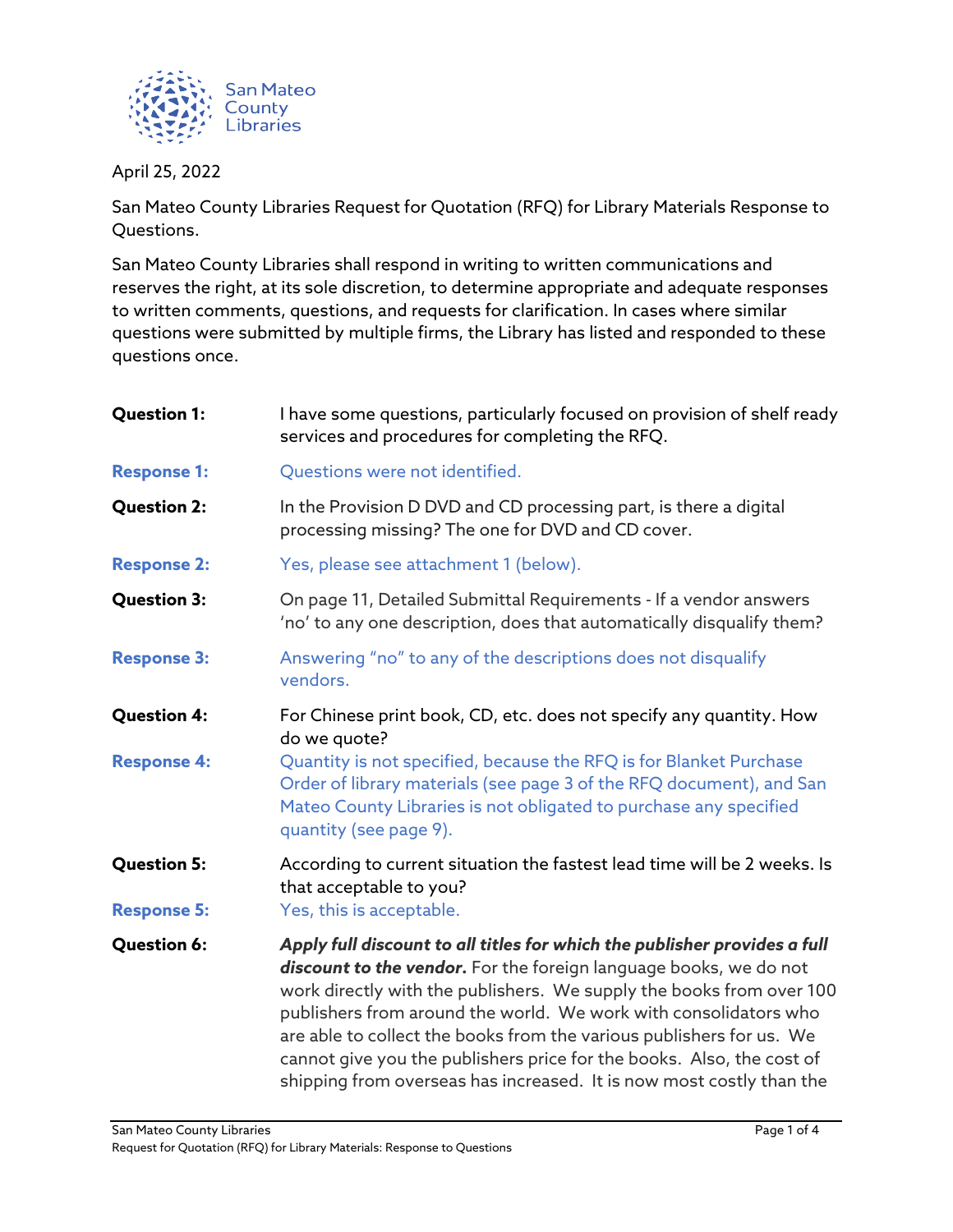

| <b>Response 6:</b>                       | book cost. We can give a discount to the Library from our retail price<br>for the book. Is this acceptable?<br>Yes, this is acceptable.                                                                                                                                                                                                                                                                                                                                     |  |  |
|------------------------------------------|-----------------------------------------------------------------------------------------------------------------------------------------------------------------------------------------------------------------------------------------------------------------------------------------------------------------------------------------------------------------------------------------------------------------------------------------------------------------------------|--|--|
| <b>Question 7:</b><br><b>Response 7:</b> | Distribution center located in the western region of the United States<br>or 2-day air delivery. We are located in Michigan. We use UPS as our<br>courier. It usually takes about 5 business days from when the books<br>are shipped to them arriving your library system in California. Is 2-day<br>air delivery required?<br>No, 2-day air delivery is not required.                                                                                                      |  |  |
| <b>Question 8:</b><br><b>Response 8:</b> | 15 days fulfillment time from date of order to shipment for books in<br>inventory, including those with processing as described in Provisions<br>B, C and D. The cataloging and processing of books takes some<br>time. Also, some of the books that are in stock will need to be<br>bound. Is the 15 days fulfillment time a strict time frame?<br>We are open to a longer fulfillment time, if within a reasonable time<br>frame.                                         |  |  |
| <b>Question 9:</b><br><b>Response 9:</b> | Provide a complete and current list of publishers (including the Big<br>Five), producers and distributors with which you have supply<br>agreements and indicate the discount. Indicate if you have exclusive<br>distribution rights. Could you explain what you are looking for? Are<br>you looking for a discount that we will give the library for each<br>publisher, produces and distributor we use?<br>Yes, provide discount information per publisher, if applicable. |  |  |
| <b>Question 10:</b>                      | Provide a list of all publishers you charge a service fee to provide,<br>including the amount of charge per volume.<br>We have a pricing system for every language we provide. We do not<br>have a service charge per publisher. Can you explain what you are<br>looking for?                                                                                                                                                                                               |  |  |
| <b>Response 10:</b>                      | Yes, provide additional charges per publisher, if applicable.                                                                                                                                                                                                                                                                                                                                                                                                               |  |  |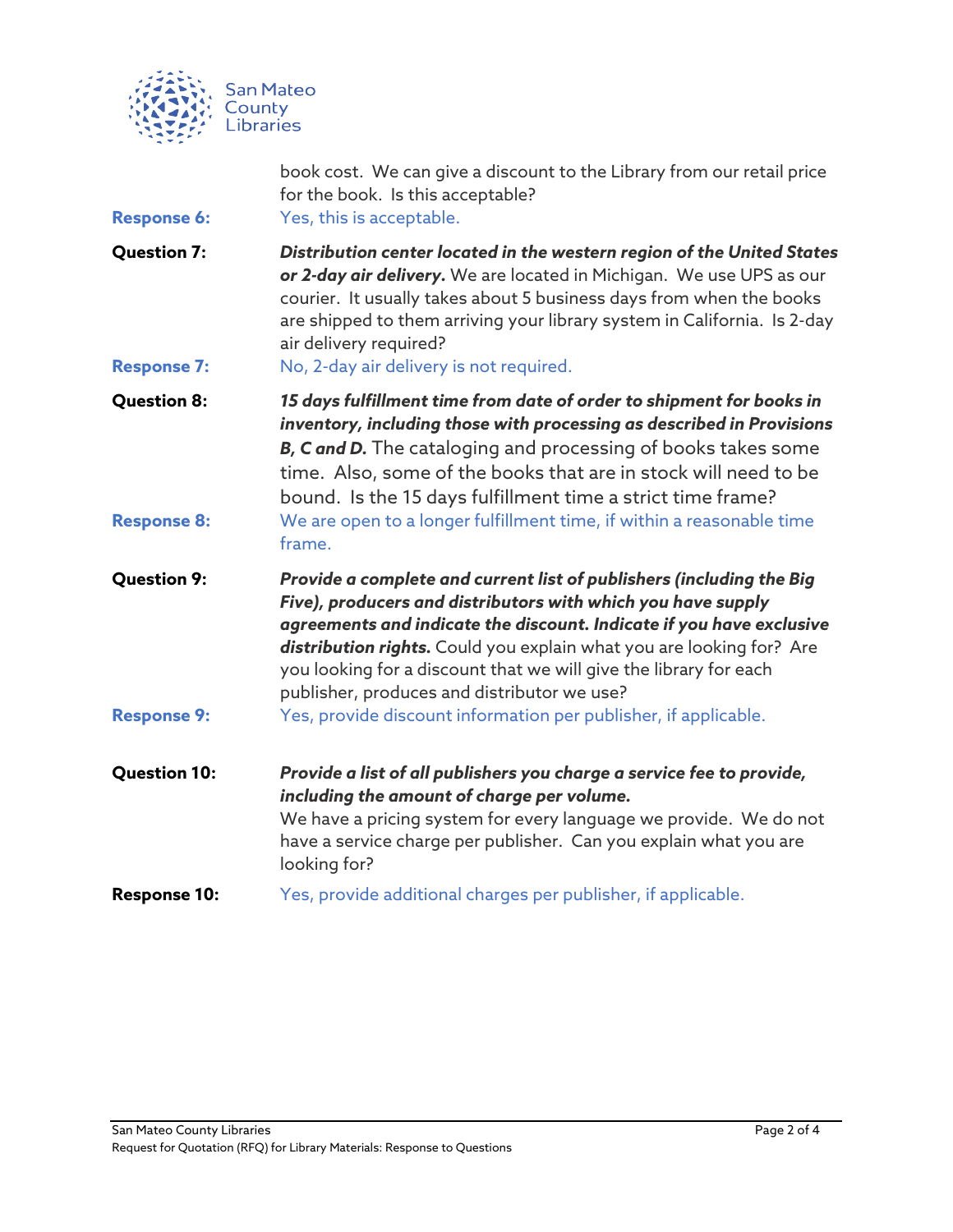

## **Attachment 1:** Corrected Provision D for DVD and CD Processing

| <b>DVD PHYSICAL PROCESSING</b> |                                                                                  |                 |                              |                                                            |  |  |  |
|--------------------------------|----------------------------------------------------------------------------------|-----------------|------------------------------|------------------------------------------------------------|--|--|--|
| <b>COST</b>                    | <b>DESCRIPTION</b>                                                               | <b>SUPPLIER</b> | <b>PLACEMENT</b>             | <b>LIBRARY NOTES</b>                                       |  |  |  |
|                                | <b>Encoded RFID Tag</b>                                                          | Vendor          | Reverse of<br>artwork        | All materials                                              |  |  |  |
|                                | San Mateo County<br>Libraries Property label<br>(Donut style)                    | Vendor          | Center of disc               | All materials                                              |  |  |  |
|                                | Case transfer for<br>single/double DVD to<br>Nexpak SecureCase™ II,<br>dark gray | Vendor          | N/A                          | As needed                                                  |  |  |  |
| <b>DVD DIGITAL PROCESSING</b>  |                                                                                  |                 |                              |                                                            |  |  |  |
|                                |                                                                                  |                 |                              |                                                            |  |  |  |
| <b>COST</b>                    | <b>DESCRIPTION</b>                                                               | <b>SUPPLIER</b> | <b>PLACEMENT</b>             | <b>LIBRARY NOTES</b>                                       |  |  |  |
|                                | Scannable Barcode                                                                | N/A             | Back, upper left             | All materials                                              |  |  |  |
|                                | San Mateo County<br>Libraries Logo                                               | N/A             | Back, upper right            | All materials                                              |  |  |  |
|                                | Loan period                                                                      | N/A             | Front, upper left            | All materials                                              |  |  |  |
|                                | Spine label                                                                      | N/A             | Centered, bottom<br>on spine | All font color in black<br>(see Appendix A for<br>details) |  |  |  |
|                                | $#$ of discs                                                                     | N/A             | Front, upper right           | Only for 2+ disc sets                                      |  |  |  |